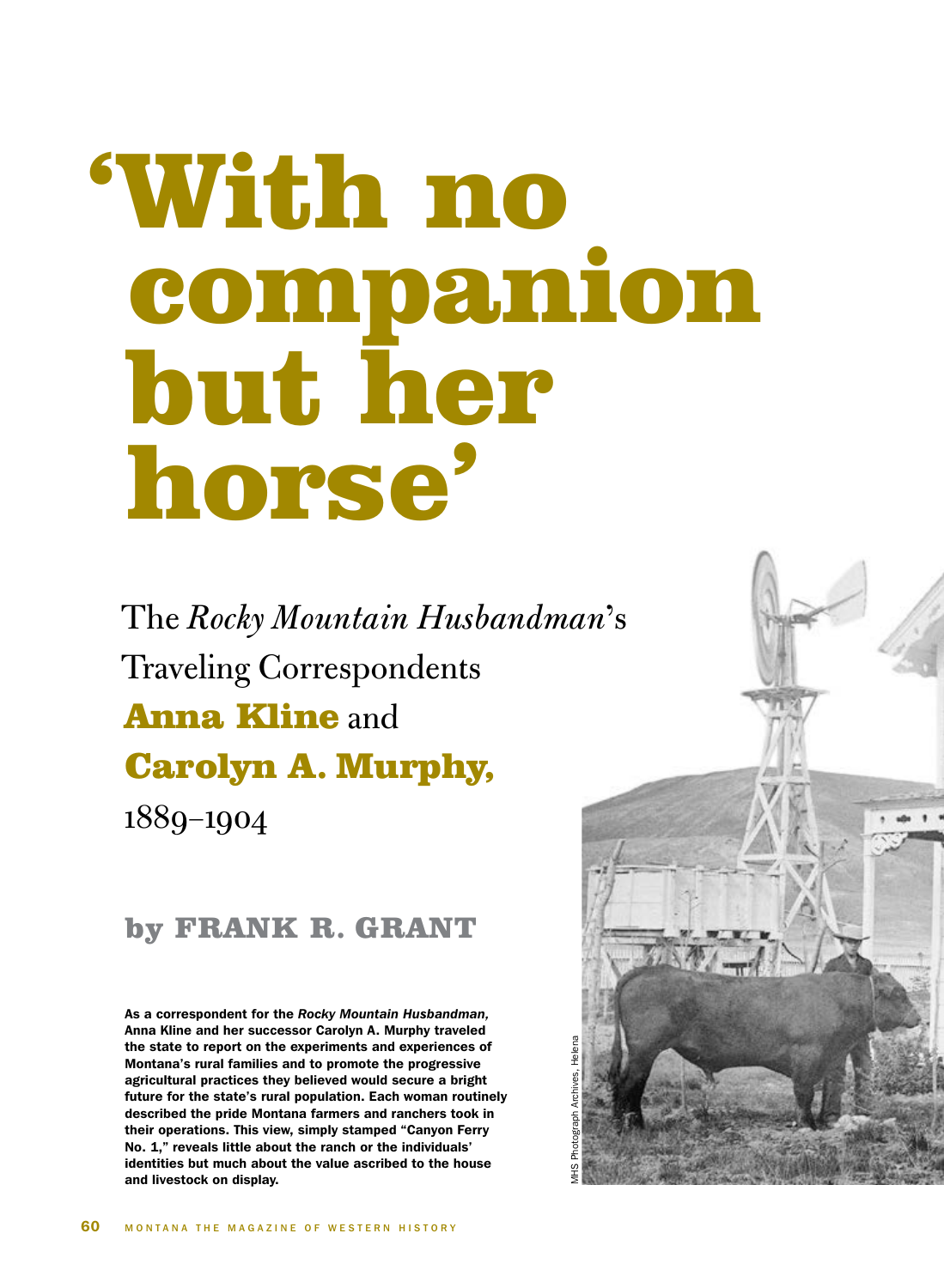## "We have employed Miss J. A. Kline to travel for this paper and she leaves to-day on a tour of the territory and will endeavor to visit every farmer, stockgrower and fine stock breeder in Montana. . . . Miss Kline is a lady of fine ability, a good writer, an excellent judge of fine stock; is always jolly and lighthearted; and her 'Notes by the Way' will provide an interesting feature of our paper," wrote Robert Sutherlin, editor of the *Rocky Mountain Husbandman,* on April 11, 1889.1



فلعك

**March Charles Company Company Company Company Company Company Company Company Company Company Company Company**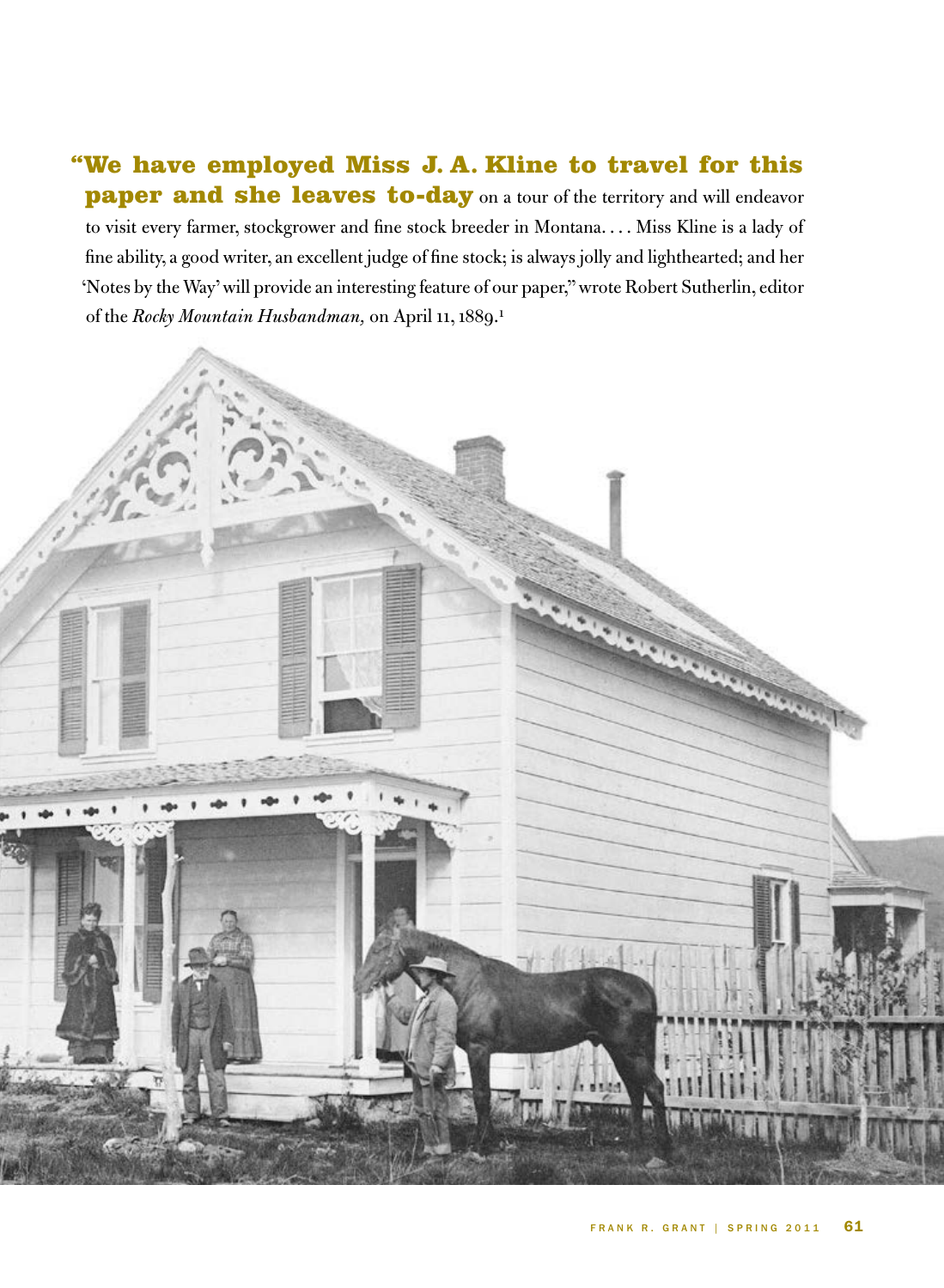Meagher County Historical Society, Meagher *County: An Early-Day Pictorial History, 1867-19*67<br>(White Sulphur Springs, Mont., 1968), 99 Meagher County Historical Society, *Meagher County: An Early-Day Pictorial History, 1867–1967* (White Sulphur Springs, Mont., 1968), 99



Anna Kline (above, circa 1887)

Since the *Husbandman*'s beginnings in 1875, Sutherlin had sent representatives, usually his brother, William H. Sutherlin, across Montana Territory to sell subscriptions and to report on farming, ranching, mining, and commercial ventures for the pioneering agricultural journal. This strategy had been successful. Although located in White Sulphur Springs in sparsely settled Meagher County, the *Husbandman* was one of the most highly circulated weeklies in Montana Territory. Julia Anna Kline, who went by "Anna," would be Montana's first traveling female newspaper representative, covering the territory as far as Fort Benton to the north, Flathead Lake to the west, Dillon to the south, and Lewistown in 1889, 1890, and 1892. A decade later, Sutherlin employed Carolyn A. Murphy, Kline's close friend, to represent the newspaper*.* Each summer between 1899 and 1904, Murphy extended the *Husbandman*'s contacts, visiting farms and ranches from the Tongue River to Flathead Lake and from the Bitterroot Valley to the Milk River.2 Enthusiastic advocates of rural life, Kline and Murphy chronicled the experiments and experiences of Montana's rural families and promoted agricultural practices they believed would secure a bright future for the state's rural population.3 Kline

and Murphy also showed rural women as active participants in developing Montana's agricultural resources—the women they described enthusiastically managed livestock, owned their own brands and businesses, marketed produce, organized community institutions, nurtured families, and promoted cultural interests.4

Anna Kline's and Carolyn Murphy's columns paint a portrait of rural Montana quite different from that in traditional histories, which identify nineteenthcentury Montana agriculture with the range-cattle industry and its tragic climax in the hard winter of 1886–87. These works associate the farming frontier with the ill-fated dryland homesteading experiment lasting from 1906 to the mid-1920s. As a result, they provide only a superficial understanding of the farmers and ranchers who experimented with irrigation, varied crops, new cultivation methods, and diverse breeds of cattle, horses, and sheep prior to 1900. In contrast, the writings of Anna Kline and Carolyn Murphy show the gradual, adaptive, and experimental efforts of the state's agriculturalists, revealing the origins of progressive agriculture at the end of the nineteenth century.<sup>5</sup>

Born in 1859, Anna Kline left her home in Ohio and settled in the Townsend-Radersburg area in the early 1880s, staying for some time in Bedford with a Mrs. Birch, "a mother to several of us girls who have come to the country and stopped at this point and have been very hospitably received by her."<sup>6</sup> Unconventional, small in stature, and quick witted, Kline lived with a sense of adventure and curiosity. We do not know what inspired her to move to Montana, but her enthusiasm for the state indicates she thought it to be a land of opportunity.

Exploring the possibilities in her new home, Kline tried several jobs. She lived on a ranch near Radersburg, where she learned to work with livestock, especially horses. By the fall of 1885, she had moved to White Sulphur Springs, where she taught school at a salary of seventy-five dollars a month. She later taught at Fort Logan and other country schools in Meagher County. In addition to teaching, Kline operated a fruit and confectionary business with H. H. Barnes in White Sulphur Springs. As "a popular business woman in our town," Kline was, in Robert Sutherlin's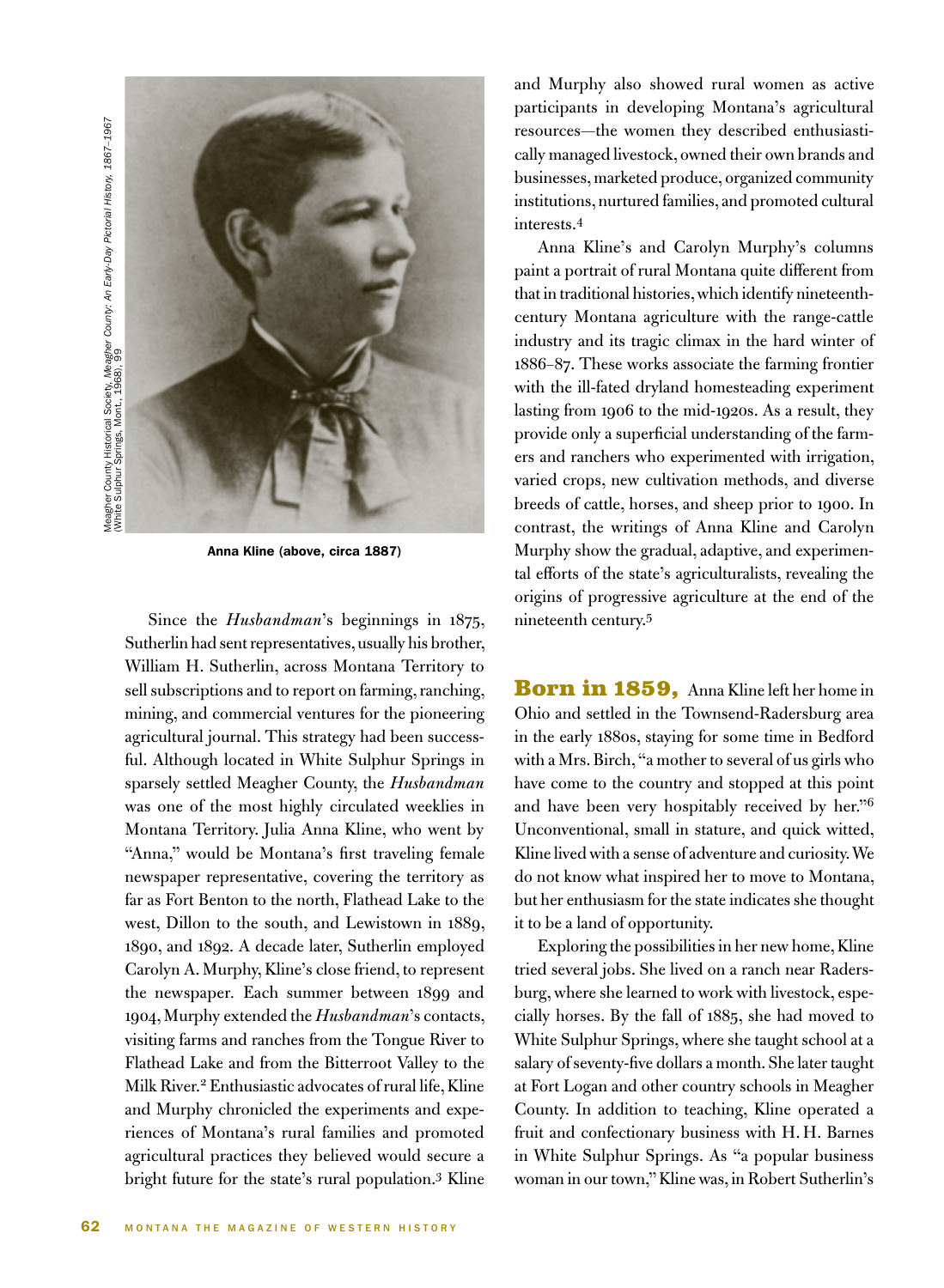

Robert Sutherlin and his brother William started the *Rocky Mountain Husbandman* in Diamond City in 1875 and moved offices to White Sulphur Springs four years later. The newspaper became one of the most highly circulated weeklies in Montana Territory. Its staff, posed here in 1886, included (from left to right) compositor "Tar Heel" Jim Stephens, printer's devil Albert Hunt, associate editor William H. Sutherlin, compositors Ben D. Gardner and Alex Wright, and editor Robert N. Sutherlin.



FRANK R. GRANT | SPRING 2011 63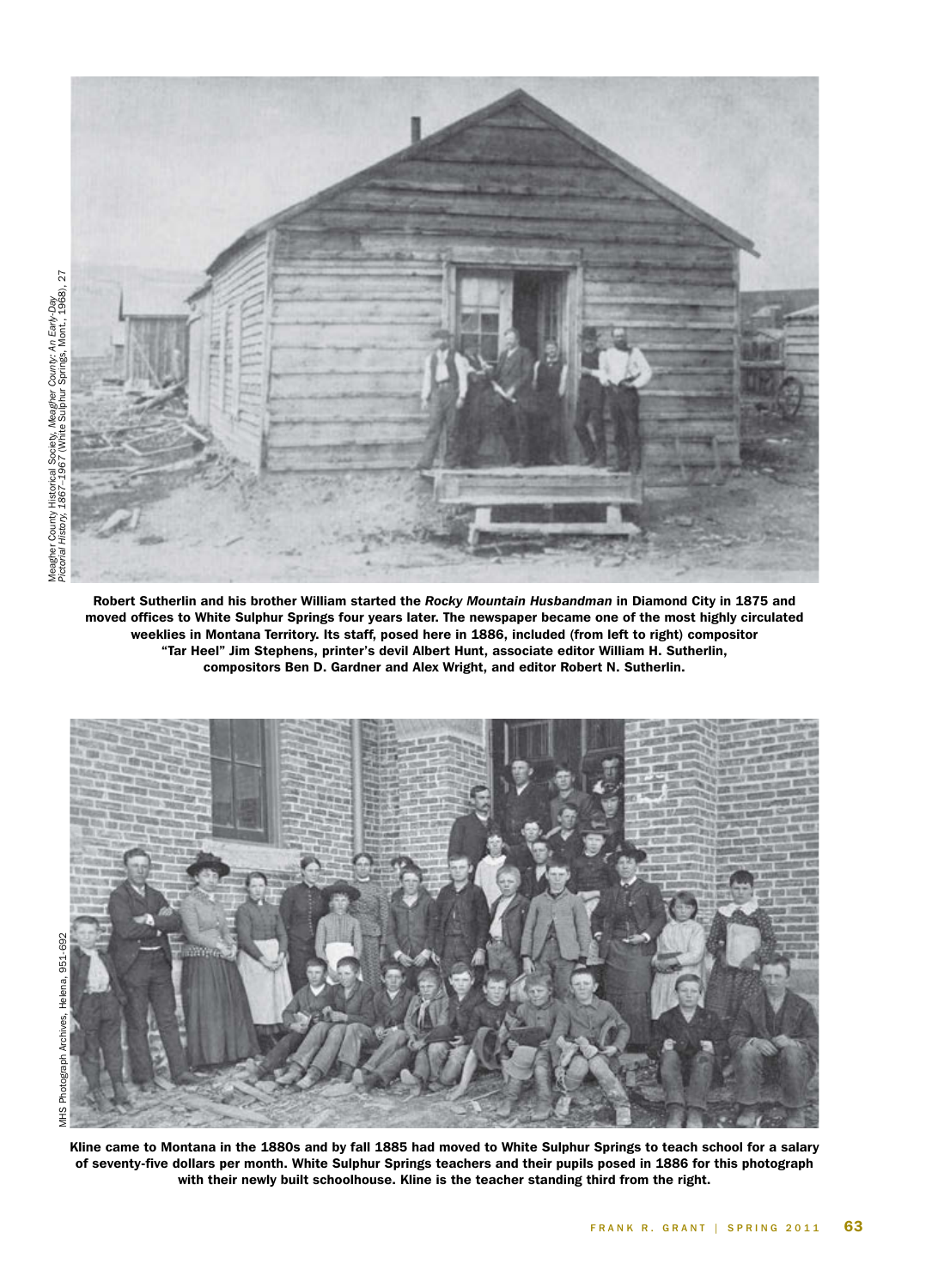

Kline's job with the *Husbandman* took her to the agricultural communities throughout the valleys of western Montana. One visit was with the Barrows family at the Ubet stage stop in June 1890, where Mrs. Barrows had "fitted up splendid hen houses with modern conveniences for running the business properly." Ubet is pictured above on July 4, 1886.

estimation, an ideal candidate for the position of newspaper representative. He hired her in 1889.7

As Anna Kline visited farms, ranches, and towns beginning that spring, she recorded her observations and sent them to the *Husbandman* office. The "Notes by the Way," which Sutherlin published with minimal editing, constitute a farm-by-farm account of Montana agriculture, as illustrated by Kline's first visit to the Missouri Valley in 1889. There she noted Thomas Neld planting oats and wheat, Joseph Patterson setting out trees, and that James Jobb had built a mill at Bedford to grind local wheat. Farther south, the Sherlock brothers were cutting a ditch to take water from Crow Creek, and Huntley and Clark raised fine horses at their ranch near Toston. Kline continued the detailed descriptions as she traveled through the Boulder, Jefferson, Madison, and Gallatin valleys. Her witty personality showed from the first. In her June 6 column, Kline wrote she had seen plowing, harrowing, rolling, and irrigating in "monstrous fields where the men are at work, but I managed first rate to get over, through and under the barb wire fences to [reach] where they are and in many places leave samples of my dress and coat."<sup>8</sup>

Kline was not an impartial observer, and in keeping with Sutherlin's editorial policies she held out hope that "farming is going to be the leading industry of Montana by and by." In particular, she sought evidence that ranchers were taking measures to prevent stock losses like those incurred during the hard winter of 1886–87. When Kline noted small creeks of central Montana had run dry due to a "raging drouth" in 1889, she cautioned livestock owners: "Better sell and take half of what [the cattle] are worth than have them starve to death in winter, as they did three years ago." Hayfields of timothy and alfalfa, irrigation works, fenced range, up-to-date farm homes, winter feeding, and purebred cattle, horses, and sheep were signs of improved farming methods and indicated people were "fixin to stay in the country." Kline seconded editor Sutherlin's position that it was a mistake to encourage the settlement of homesteads without irrigation. When J. A. MacKnight, editor of the *Great Falls Leader,* asked her if the *Husbandman* was converted to the nonirrigating system, Kline responded: "No. Non-irrigation has proved a detriment to the country this year and if those who raised twenty bushels of wheat to the acre could have irrigated, they would have reaped a harvest of two-thirds more."9

Kline included many descriptions of women who worked alongside men in building farms and ranches, and she made a point of identifying women who were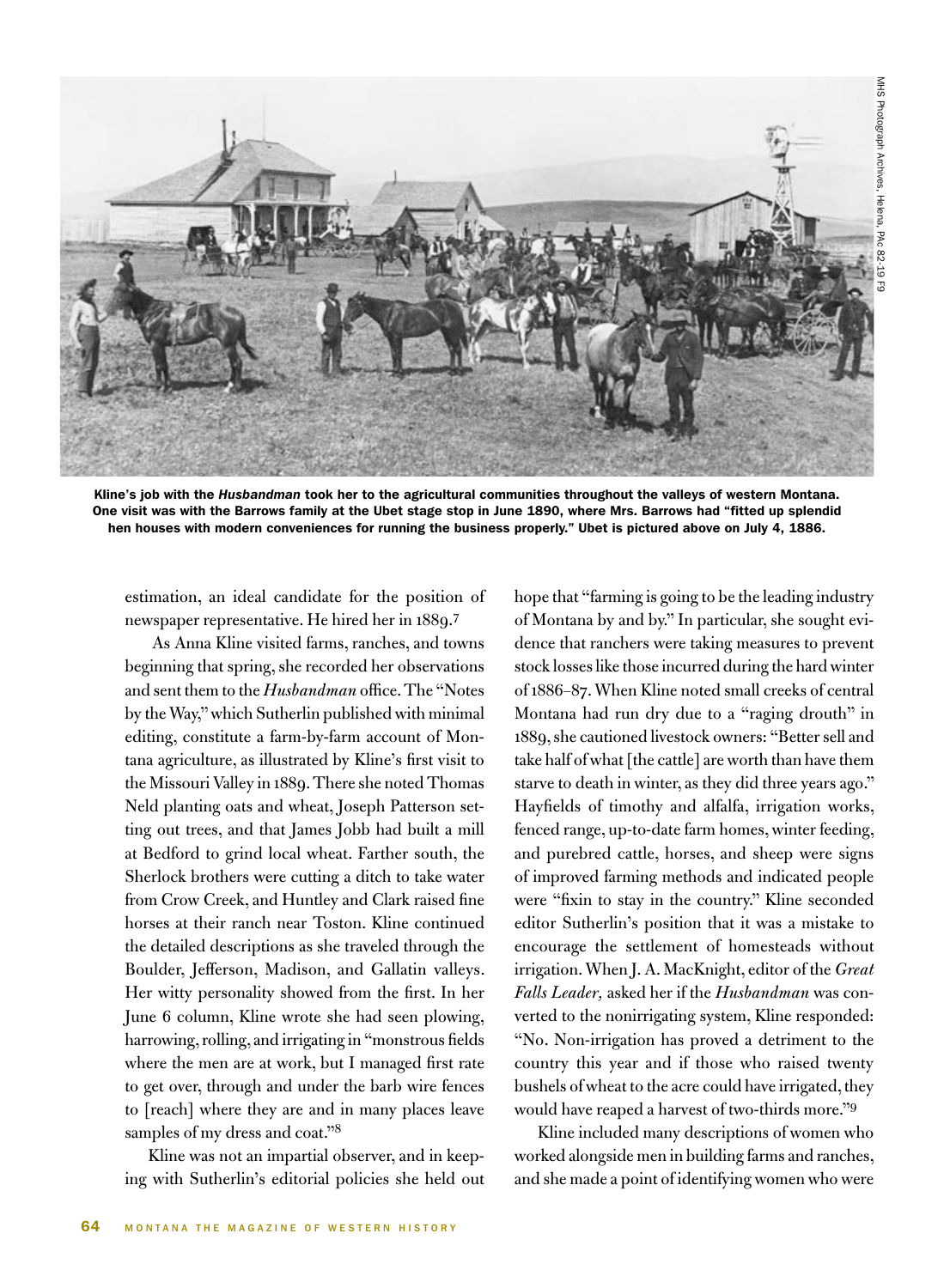successful doing what was considered a man's job. Mrs. S. D. Molton, "a lady of excellent ability and judgment," and O. M. Sweet managed their own ranches near Sheridan. Mrs. Rentchlers, who operated a farm near Springhill with her three children, was as successful in growing crops and maintaining fences as her male neighbors. Nearby, Lizzie Bennett managed her own farm and then helped her friends. Kline sympathized with woman suffragists. After a pleasant visit in the South Boulder River area with Lavina Cooley, "a lady of the most excellent ability and especially enthusiastic on the subject of woman's rights," Kline wrote: "I need not tell you I wanted to stay longer." She also sold Cooley a subscription.10

Kline thought of herself as an capable and selfreliant woman, and she appreciated other such women, in particular those who were competent with livestock, especially horses. As a high compliment, she wrote: "Miss Mitchell, at G. W. Parker's Sheep Ranch between Belt and Benton, knows all about taking care of a horse as well as myself." After spending the night at the home of Mrs. T. B. Elliot and her daughter in the Deer Lodge Valley, Kline noted, "Miss Elliot is a young lady 'after my own heart,' independent and a rustler. When she wants her team for a day's outing she goes and gets it. [Miss Elliott] says: 'if I had to depend on the men I never would have any fun."<sup>111</sup>

Others agreed with Kline's self-assessment. Sutherlin reprinted comments by editors from the towns Anna visited. "[Kline] is a bright, active, winning young lady" who "drives a fine roadster of her own, and skips along our valley boulevards like a prize yacht in a spanking breeze," wrote Van Fisk, editor of the *Townsend Tranchant.* For his part, the editor of the *Fergus County Argus* added: "[Kline] drives a splendid bay horse . . . and is as much at home with the reins as the most pretentious jehu. . . . She carries a couple of 'shooting irons' . . . which on occasion she used to shoot a grouse or prairie chicken." When asked if she was afraid she might be arrested for shooting birds out of season, she had replied: "No, Judge Blake has decided that a woman is not a 'person' in the meaning of the law, so she doesn't see how she could be prosecuted." According to one editor, Kline was as comfortable with miners as she was with sheepherders and cowboys. Legend also had it that as a schoolteacher Anna carried a quirt in the classroom to maintain discipline.<sup>12</sup>



The *Husbandman* strongly encouraged Montanans to develop irrigation projects and supported the efforts of the National Irrigation Congress to gain federal aid for irrigation. This 1894 view of an irrigated Tongue River farm shows the agricultural possibilities of eastern Montana's dry lands when additional water became available.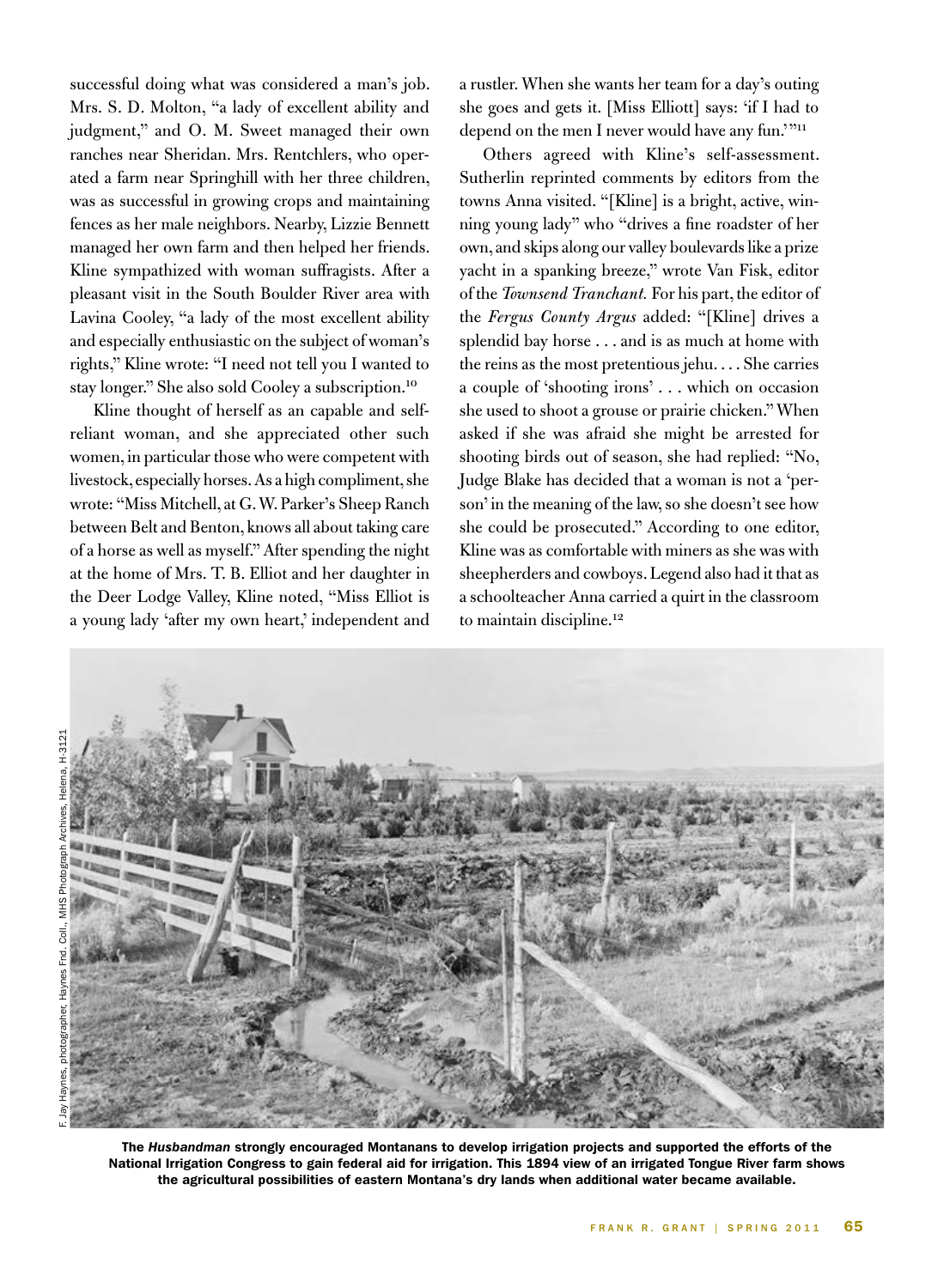Kline described life on the road as a series of adventures. She stayed and ate at stage stops, road ranches, and hotels when available, but she often took advantage of Montana hospitality and spent the night at the closest farm or ranch. Caught in a rainstorm in the Ruby Valley, Kline drove into a corral "where the gate had been left open for my convenience, I thought." She unhitched the buggy, pulled it under a shed, put her horse, Barr, in the stable, and went to the house to inquire where she was. The young lady who answered the door informed Kline she was at John Donegan's place and invited her to stay for the night. The Donegan girls prepared a "sumptuous repast," and Kline stayed to see Donegan's fine horses the next morning.<sup>13</sup> In another instance, while she was considering where she would eat lunch in the "barren and pretty well sun-dried country" near Melville, two men came by with a load of wool. They invited her to

eat lunch with them, and they had a good meal under her big umbrella. "For further particulars about our good time," she informed her readers, "inquire of Mr. Gildart and Mr. McConnell." On another day, arriving at Point of Rocks in the Beaverhead Valley near dusk, she noted the swallows and their thousands of mud nests on the cliffs: "The picturesque scenery and the quiet surroundings were appreciated and I shall not soon forget the place." She camped there overnight. In a letter to his editor published a few weeks later, the traveling agent for the Virginia City *Madisonian* reported, "At Point of Rocks I met Miss J. A. Kline, the enterprising agent of the *Rocky Mountain Husbandman*—and we went fishing. At least Miss Kline did—she caught the fish and I caught the grasshoppers."14

Kline was salesperson as well as reporter. She noted in her column the readers who paid their



On her travels, Kline enjoyed the hospitality of farm families. In April 1889, she camped on Benjamin Bembrick's ranch on Spring Creek, near Townsend. Various family members and friends are pictured in this view of the Bembrick home, including Mrs. Bembrick (second seated woman from left); Dock Bembrick (standing, in white shirt and suspenders); and Lizzie Wilson (standing, to right of column), who would host Kline on Warm Springs Creek.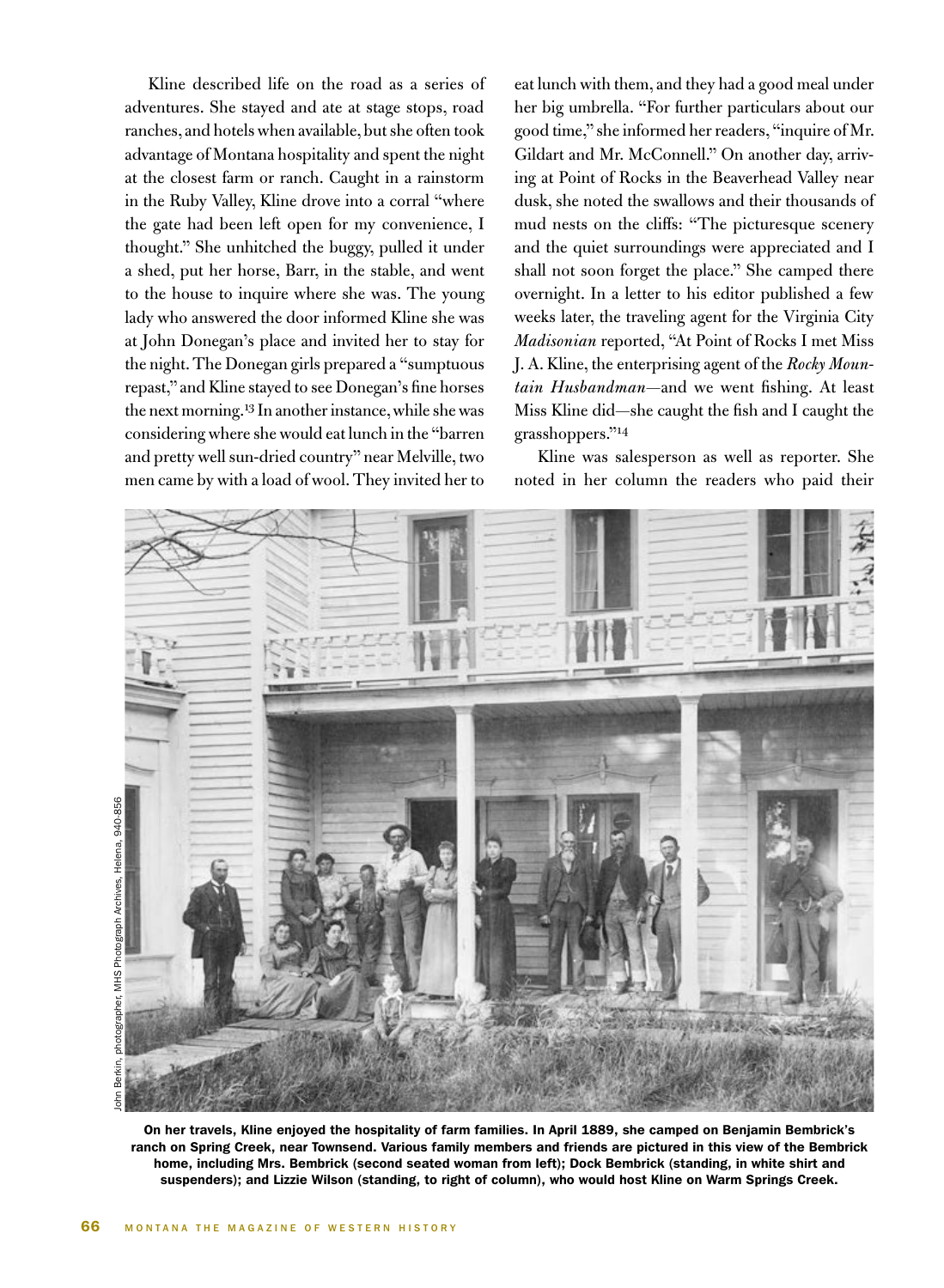bills, new subscribers to the paper, and patrons who helped her by identifying new farmers in the area. In Townsend, Mr. Leonhardie and Lee Sterling, "both prompt with their cash, . . . paid up the old subscriptions and commenced anew." Near Radersburg, Kline called upon an old friend, A. Macomber, "who has been very kind to let other neighbors take his paper to read." Kline thought she had "put a stop to that" by selling subscriptions to five of them. "Under her careful supervision our subscription list is increasing steadily," wrote Sutherlin, "and we feel confident that the day is not distant when the subscription list . . . will double that of any weekly in Montana."15

Other editors observed Kline's salesmanship with envy. "She has the reputation of being the best [newspaper] rustler in the territory," commented the *Helena Independent.* The *Northwest Tribune* in the Bitterroot Valley complimented the *Husbandman*: "The Sutherlin Bros. have an eye to business in sending such an ardent true worker to the fireside of their patrons. Her horse never stops at a saloon for a driver to get a drink, boys, and probably waste the best part of the day at a game of chance or pool. . . . [Miss Kline] has probably seen more of [the Bitterroot Valley] than a majority of its inhabitants, who have been here for years, during the short time she has been in it."16

By the mid-1890s, however, Anna Kline had grown tired of life as a traveling correspondent—or maybe she simply saw greater opportunity elsewhere. In February 1893, she became the White Sulphur Springs assistant postmistress and ran for the position of county superintendent of schools in 1894 but lost 736 to 721. She returned to teaching and then was appointed postmistress at White Sulphur Springs, a position she held from 1898 to 1907. Kline later moved to Laurel and entered the mercantile business. In 1932, she returned to Ohio, where she died in 1942 at age eighty-three.<sup>17</sup>

During her time as a correspondent, Anna Kline had generated good will and revenue for the *Husbandman.* Both would be sorely needed during the following decade as the newspaper and its owners weathered the vicissitudes of Montana's economy and politics. Robert Sutherlin had invested heavily in White Sulphur Springs, building a brick office for the paper in 1886 and pouring money into the construction and operation of a theater known as the Auditorium starting in 1892. With the collapse of silver mining and the Panic of 1893, all sectors of the state's economy, including agriculture, suffered losses. In addition, Meagher County was reduced in size by the creation of Cascade, Broadwater, and Sweet Grass counties. Sutherlin's dreams of economic development around White Sulphur Springs failed to materialize.

The Sutherlin brothers, who had always envisioned the *Husbandman* as a statewide rather than local paper, responded to their White Sulphur problems with renewed commitment to promoting agriculture across Montana. Between 1892 and 1899, they sent out representatives George Scott, Ed Clark, and J. H. Bridges to report on agricultural conditions. They vigorously advocated for the agricultural experiment station and Montana Agricultural College at Bozeman, and they promoted Farmers' Institutes throughout the state. Robert used the paper's editorial page to urge Montanans to develop irrigation projects, and he supported the efforts of the National Irrigation Congress to gain federal aid for irrigation. A skilled marketer, Will Sutherlin assisted in preparing Montana's agricultural exhibit for the Chicago World's Fair in 1893. In 1897, Governor Robert Smith appointed Sutherlin vice president in charge of the Montana exhibit at the Trans-Mississippi and International Exposition to be held in Omaha in 1898.

To help organize the Omaha educational exhibit, Will Sutherlin selected Carolyn A. Murphy, a Livingston teacher. A native of Muscoda, Wisconsin, Murphy had moved to Montana in the 1880s, and her friend Anna Kline had introduced her to the Sutherlin brothers; in 1896, the *Husbandman* published some of Murphy's poetry*.* Impressed with her preparations for Omaha and her knowledge of farming, love for Montana, and literary ability, Robert Sutherlin asked Murphy to travel on behalf of the struggling paper. In introducing Murphy to the readers, he commended her as "a lady of fine literary ability [who could] write intelligently of the farms, livestock, and crops throughout the state." He also reminded his readers that since the *Husbandman* had been "scathed by the fires of time," she would be "gathering a few sheckels to keep the ponderous machine moving."<sup>18</sup>

Murphy relished the opportunity to promote farming in Montana. "Probably no one more interested in the development of our land than myself has ever traveled its mountains and valleys," she wrote. "I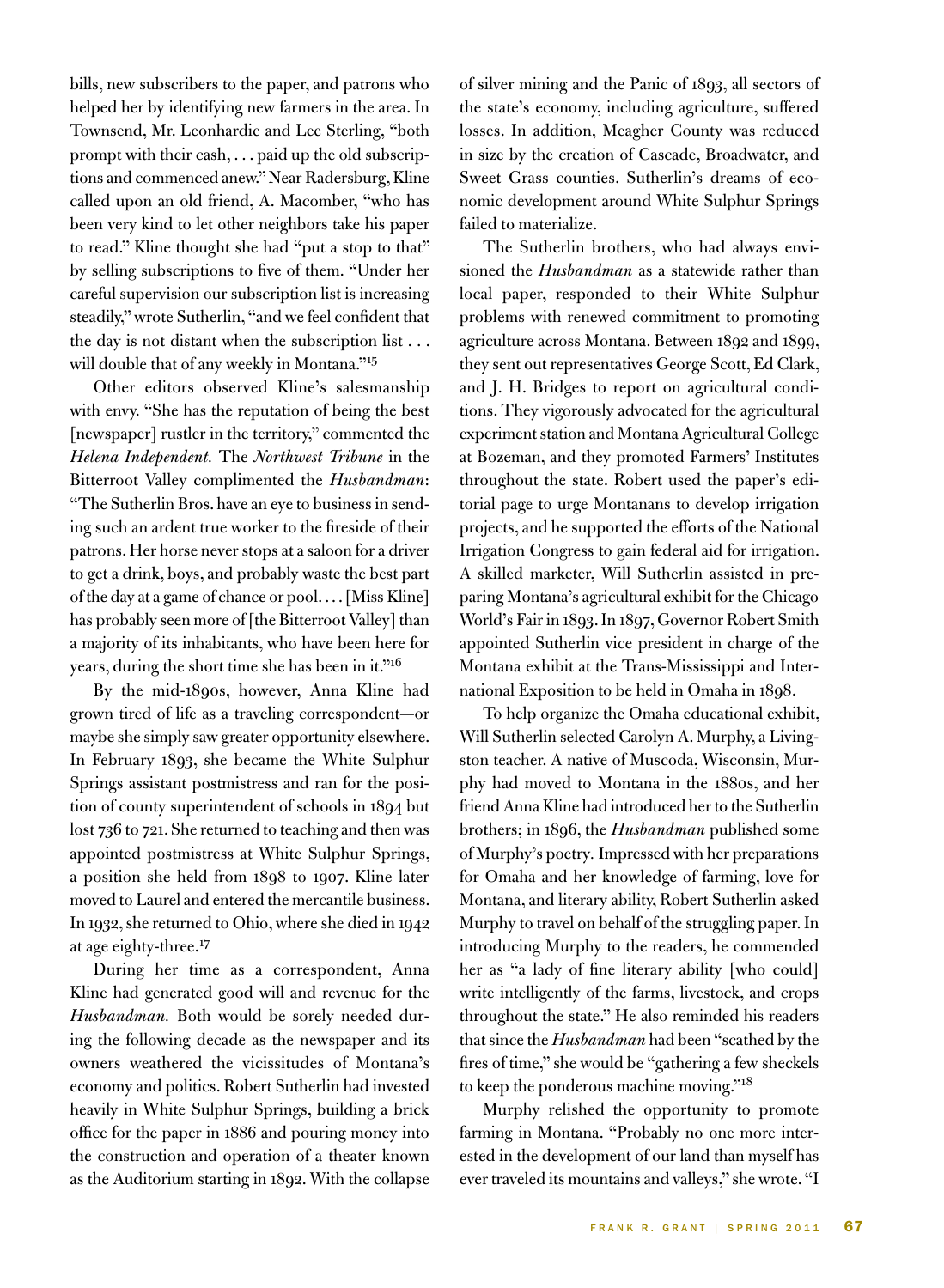When Carolyn Murphy took over as the *Husbandman*'s correspondent, she continued to promote farming in Montana. She especially advocated diversifying by adding poultry and fruit orchards to the more common livestock operations. In this 1909 photograph of the McMillan's "dry" farm east of Great Falls, young apple and plum trees grow alongside vegetables in the garden.



am thoroughly and entirely in sympathy with the tiller of the soil." Then, in Jeffersonian terms, she added: "There is no life so free and independent, no other occupation where man gets so near to nature's heart, nowhere else can one see so much of God's handiwork as when tilling the soil or caring for the flocks and herds which abound in our own mountain land." And Murphy used her column not only to promote improved farming but to encourage the educational, aesthetic, and cultural interests of Montana's rural population. She also had a sense of history, pleading with the pioneers to write their reminiscences and to deposit them with the Historical Society of Montana.<sup>19</sup>

Murphy advocated diversified farming, urging the *Husbandman*'s patrons to plant orchards and noting successful fruit growers such as the Dallman Nursery in Missoula and the Chilcott Nursery on the Clarks Fork of the Yellowstone. But whether one raised cattle, sheep, grain, hay, poultry, or fruit, Murphy insisted a secure water supply was essential to successful farming. She praised such farmers' cooperative irrigation efforts as the Tongue River Project and enthusiastically projected a vision of what the Milk River Valley would be like when the federal irrigation project there was completed. "Irrigation is Montana's great safe-guard," she concluded.20

Although most of Murphy's descriptions of farm activities were organized around conventional gender roles, she also portrayed rural women as pragmatic in assuming traditional "outside" responsibilities. Near Laurel, she reported that Mrs. Hill and her children had mowed and raked the hay (but hired the stacking done). "That is a pretty good account of a woman's energy and perseverance," Murphy thought, and she enjoyed meeting "so progressive a woman." Mrs. Lyon, a widow with small children, was "an example of what a woman can do in Montana." Lyon had recently built a new home near Drummond and owned a fine herd of Durham cattle and a large band of good horses. Mrs. W. L. Fuller, in the Madison Valley, was "one of the progressive women of this state who can manage the farm and home both." She marketed dairy products and raised hay, grain, Poland China hogs, and "Waukesha" horses. After her husband died, Mrs. C. V. Jackson, one of the progressive, "wide awake" women near Pony, assumed management of the ranch, where she raised grain, cattle, horses, hay, and a flock of fine chickens.21

Murphy complimented women who initiated businesses, no matter how small, and encouraged women to enter the marketplace. Poultry created the most promising commercial opportunity (eggs and butter could be sold at the local store or shipped to the larger markets in Butte and Great Falls). After being told by Mrs. Bowman in the Madison Valley that her Brown Leghorns paid the debts and mortgage, Murphy concluded that "nothing else on the farm pays as well as the humble hen." Mrs. William Luce, at Conrad, had a fine flock of poultry that proved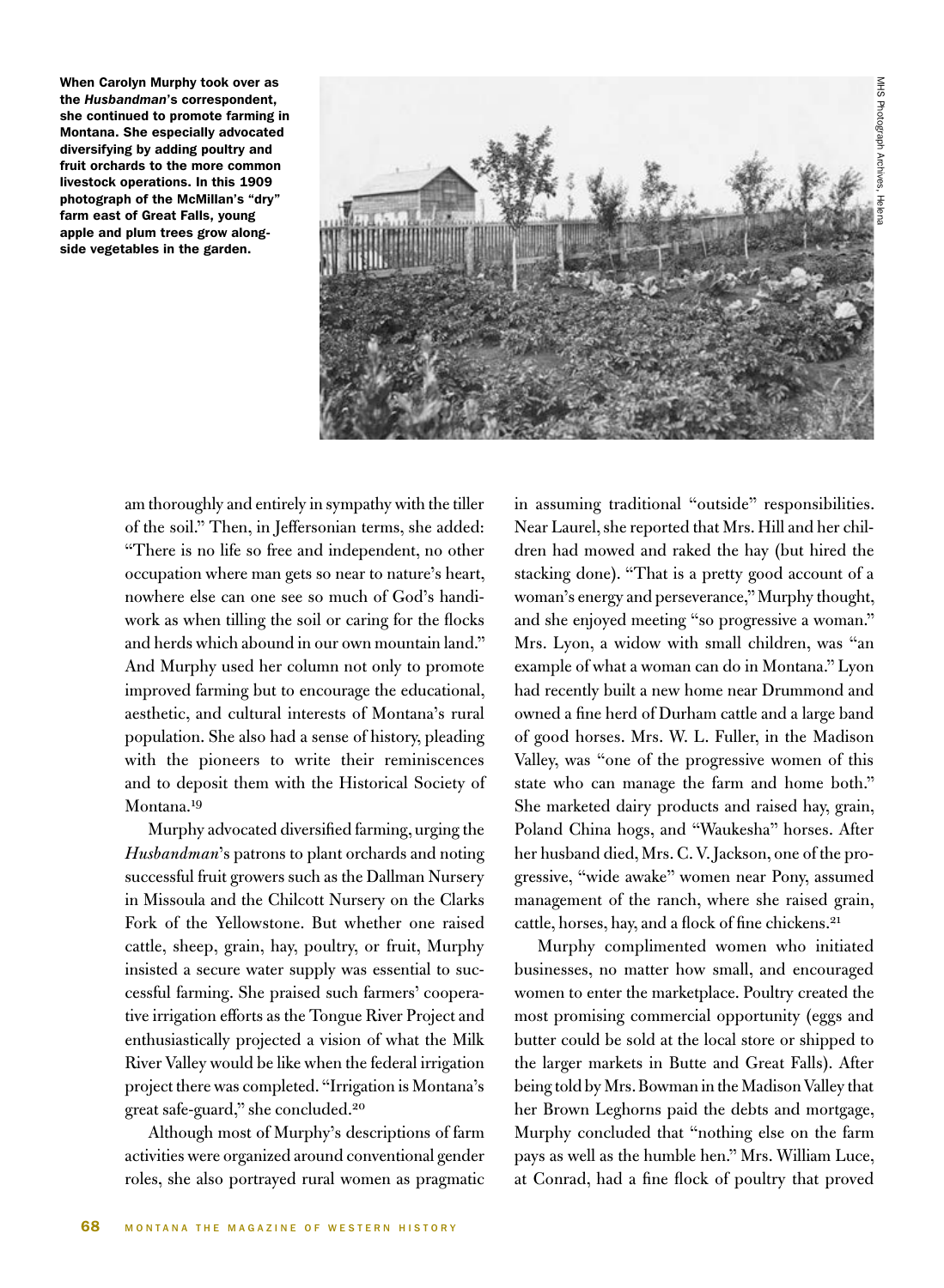For the October 4, 1900, *Husbandman,* Murphy lauded Mrs. Hood, who, like many farm women, had a fine flock of Plymouth Rocks on the Hood ranch near Lavina. In Murphy's July 16, 1903, column, she observed that Mrs. R. L. Peters on Big Timber Creek specialized in Plymouth Rocks for eggs. When Mr. Peters saw that there was profit in eggs and fryers, the couple determined to enlarge their flock. The chickens at right are Plymouth Rocks.

F. S. Cooley, ed., "Poultry Keeping on the Farm," *Seventh Annual Report of the Montana Farmers' Institute*, no. 3, 1909, p. 61

"the hen does her share of the work as well as the cow." Mrs. E. S. Banty, at her "poultry paradise" near Carbonado, kept Brown Cochin, Plymouth Rocks, and Brown Leghorns that "supplied the family with groceries, eggs and meat all summer." Near Ferguson, Mrs. William N. Bowman's Brown Leghorns earned about twelve dollars a week. "Her house is beautifully furnished and it has all been done with eggs." Where the market warranted, women like Mrs. Huntley of Riverside Ranch near Toston went into the poultry business on a large scale. Carolyn described in detail the poultry houses at Riverside Ranch where 2,400 eggs were incubated at a time.<sup>22</sup>

But Montana's enterprising rural women need not confine themselves to the poultry yard. Mrs. McElwain on the Blackfoot River not only owned a splendid flock of poultry but a fine herd of cattle bore her brand. Near Stevensville, Mrs. McGee, on a 120 acre farm, had an orchard that was just beginning to bear and would soon be a source of good income to add to her honey and beef money. On Grayson Creek near Townsend, Mrs. Katie Ramspeck, "one of the most enterprising women in the state," raised splendid vegetables, marketed butter, made sauerkraut, and had a fine young orchard of 150 trees, strawberries, and small fruits. In addition, her "thoroughbred poultry proved a delight," and the hens were a source of profit. Mrs. Cameron, on the Shields River, marketed about fifty pounds of butter and sold five or six dollars' worth of eggs every week. And Mrs. W. S. Griffith, on Brazil Creek in the Milk River Valley, contemplated establishing a unique Montana industry, an Angora cat farm. She planned to raise "these dainty feline beauties" to supply cat lovers with pureblooded specimens of the famous breed.<sup>23</sup>

Murphy not only recognized the management skills of the women she met but also praised parents who encouraged their daughters to be independent



and self-reliant. The little girls at the Berg residence near Harlowton, she noted with pleasure, "can hitch up and take care of their own horse in a way that would astonish an eastern girl." She added that "Our Montana girls excel in independence and progressive ideas and are equally quick and bright in their studies." She proudly complimented Mrs. Joyce, who was "proving that a woman can successfully manage a large farm with girls as well as with boys" at her beautiful Belt Park home. Murphy urged farm parents to teach their daughters how to handle livestock, to give them young animals to raise, and to share the farm's profits with them. That was how many boys got a start in farming.<sup>24</sup>



Enterprising Montana women did not confine themselves to poultry raising. Murphy characterized Mrs. W. L. Fuller, in the Madison Valley, as "one of the progressive women of this state who can manage the farm and home both." Poland China hogs, like the one above, joined dairy products, hay, grain, and horses in generating income for the Fuller farm.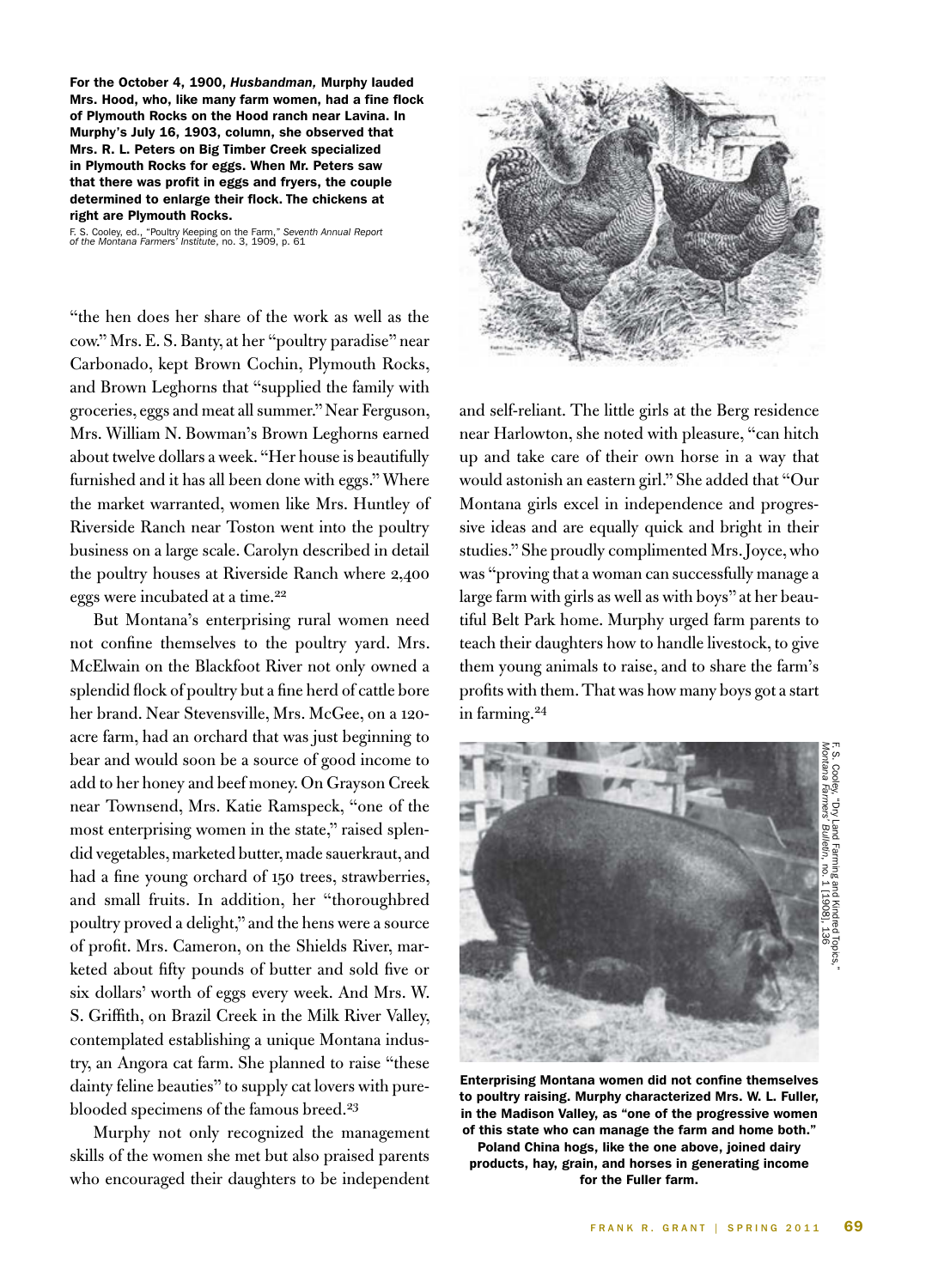Both Kline and Murphy focused especially on the Montana women who were partly or solely responsible for farms and ranches, encouraging and praising those who ran the whole operation as well as those whose poultry (such as this unidentified woman's flock) and other endeavors were essential income-producing parts of farms and ranches. Perhaps one of the most unusual ideas was that of Mrs. W. S. Griffith, on Brazil Creek in the Milk River Valley, who contemplated establishing an Angora cat farm. She planned to raise "these dainty feline beauties" to supply cat lovers with pure-blooded specimens of the famous breed.

> Like Anna Kline, Murphy had fun while traveling. She reported to Sutherlin that her "peregrinations through the Bitter Root have been a continuous season of feasting on fruit and fried chicken." Sutherlin romanti-

cized her travels for readers, writing that "Traveling alone she made many long drives, frequently missed her way and camped upon the prairie with no companion but her horse, no bed but the earth and no covering save the blue starry expanse above." But the traveling must have been difficult for her too. By 1902, Murphy was spending winters in California seeking treatment for cancer.<sup>25</sup>

 Sutherlin confronted mounting difficulties of his own. He had not been able to retire debt incurred in building the Auditorium and faced serious financial problems.26 His plight had become more intense in 1900 with the death of his brother Will, who had served as business manager and promoter for the paper. That same year, a rival newspaper, the *Meagher Republican,* was established, and the county commissioners awarded the *Republican* the county printing contract. Four years later, in the midst of the War of the Copper Kings, the *Husbandman* openly joined the anti–Amalgamated Company papers. The "copper press" viciously attacked Sutherlin, and he decided he could not remain in White Sulphur Springs. By the time Murphy returned from California in the spring of 1904, Sutherlin had moved the *Husbandman* office to Great Falls. He had also hired a new representative, J. H. Bridges, to cover the northern part of the state. Murphy would continue to travel southern Montana valleys.27 In November 1904, however, the *Columbus TriCounty News* reported that Murphy had come to town in ill health, and in December she completed her tour in southeast Montana. She remained in Montana for a few weeks and then went to California for a winter's rest. She planned to return to Montana in the spring of 1905, but during the winter she reported to Sutherlin that she had returned to her family home in Wisconsin. In August, Sutherlin received word that she had died of cancer.<sup>28</sup>

Four years later, in 1909, as he traveled along Trail Creek near the Big Hole Battlefield, J. M. Burlingame, the *Husbandman*'s representative, wrote: "Up this Trail Creek, Miss C. A. Murphy, the former famous correspondent for the *Rocky Mountain Husbandman,* started one afternoon—not knowing how far it was to the next house, and after traveling over 10 miles was overtaken by night and camped there alone all night building a fire to keep off the wild beasts. . . . I doubt if there is a person more famous among the farmers—men and women of Montana—than Miss C. A. Murphy. . . . And now after three and one-half years in the field, I have not found a place in the mountains so inaccessible or hard to reach that Miss Murphy had not been there, nor a woman who knew her who did not love her."29

Frank R. Grant is a retired historian living in East Helena, Montana. His interest in Anna Kline and Carolyn Murphy grew from research for his doctoral dissertation, a study of Robert Sutherlin and the *Rocky Mountain Husbandman,* completed at the University of Montana.